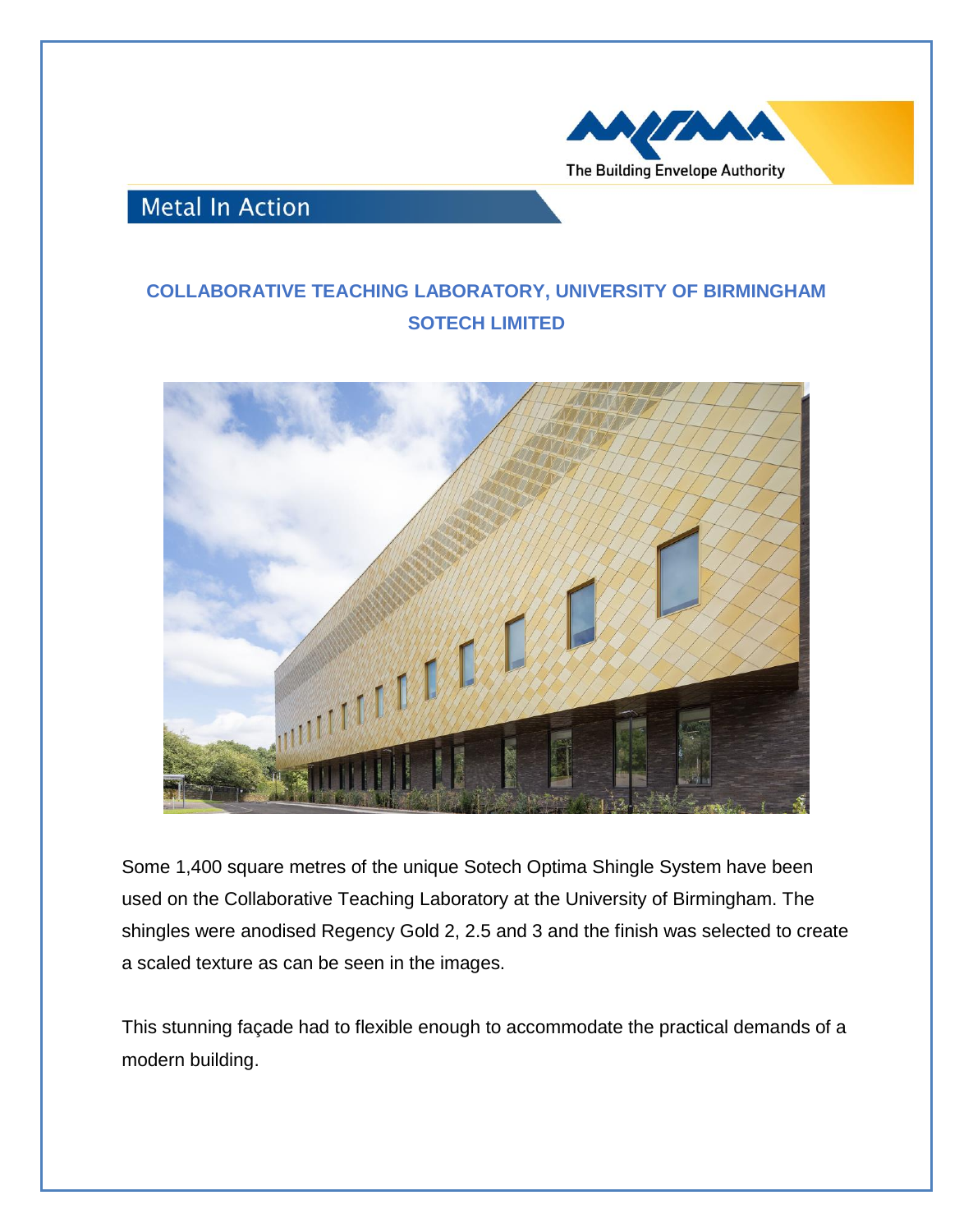Due to a requirement to ventilate the high-level plant room, the shingles in this area were perforated and fixed to a bespoke support grid which integrates seamlessly with the surrounding cladding.



To ensure the outcome met the brief, and to ensure 100% accuracy on site, Sotech manufactured mock-ups and specific lay direction simulations to test formed corners.

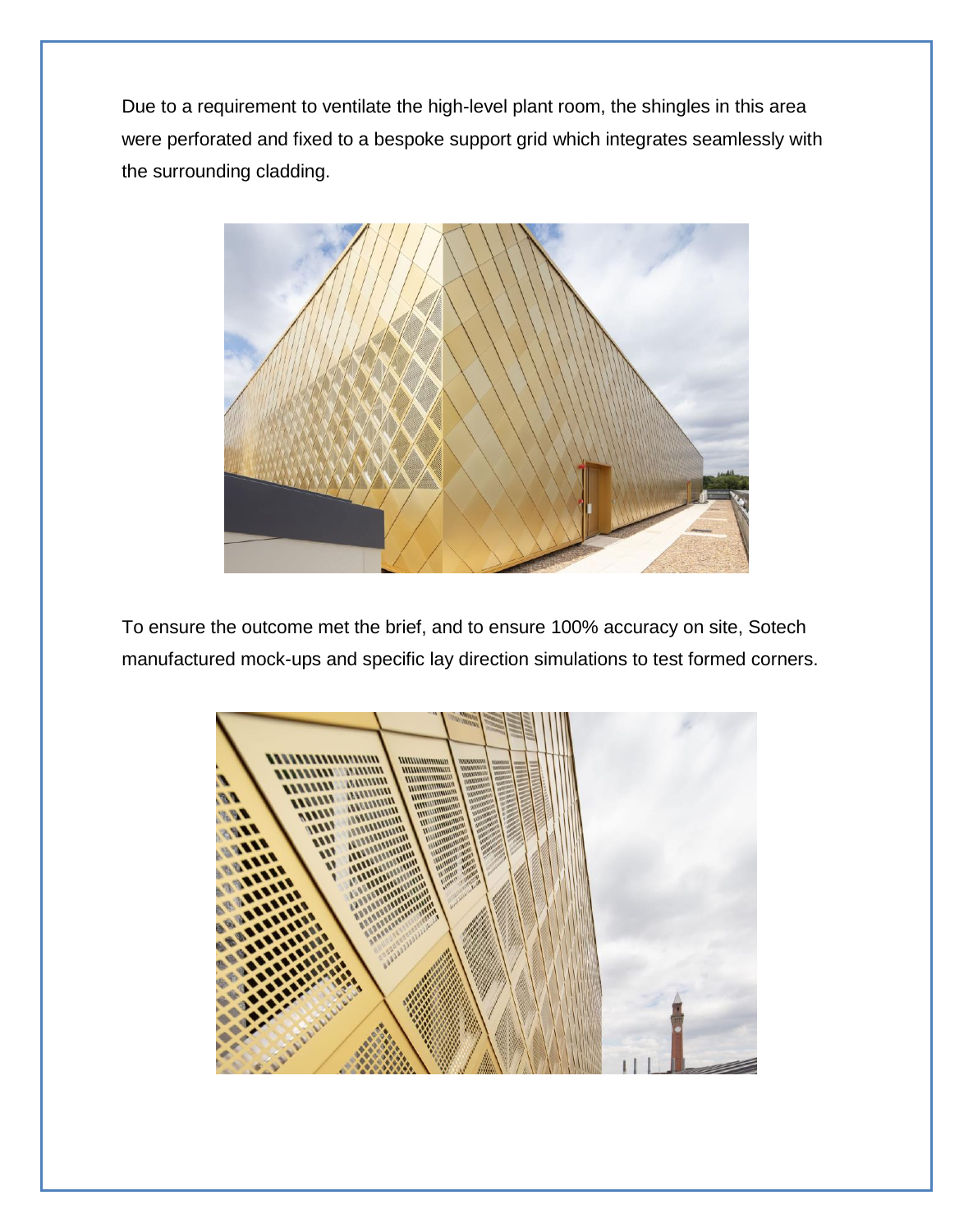The new purpose-built facility represents an investment of over £40 million in science, technology, engineering and mathematics (the STEM subjects) at the University.



| Architect       | <b>Sheppard Robson Architects</b> |
|-----------------|-----------------------------------|
| Main contractor | Morgan Sindall                    |
| Installer       | MAC Roofing & Cladding            |
| System          | Optima Shingle                    |
| Material        | <b>Anodised Regency Gold</b>      |
| Location        | Birmingham                        |

## **Benefits of anodising:**

- Colours, textures and patterns can be incorporated in the anodic film, enhancing the natural metallic appearance without affecting the total UV resistance of the rainscreen cladding.
- Anodising enhances the natural qualities of aluminium further; it permits a strongly contemporary finish with incomparable corrosion and abrasion resistance.
- Aluminium is exceptionally recyclable, requires minimal maintenance and has proven lifetime performance.